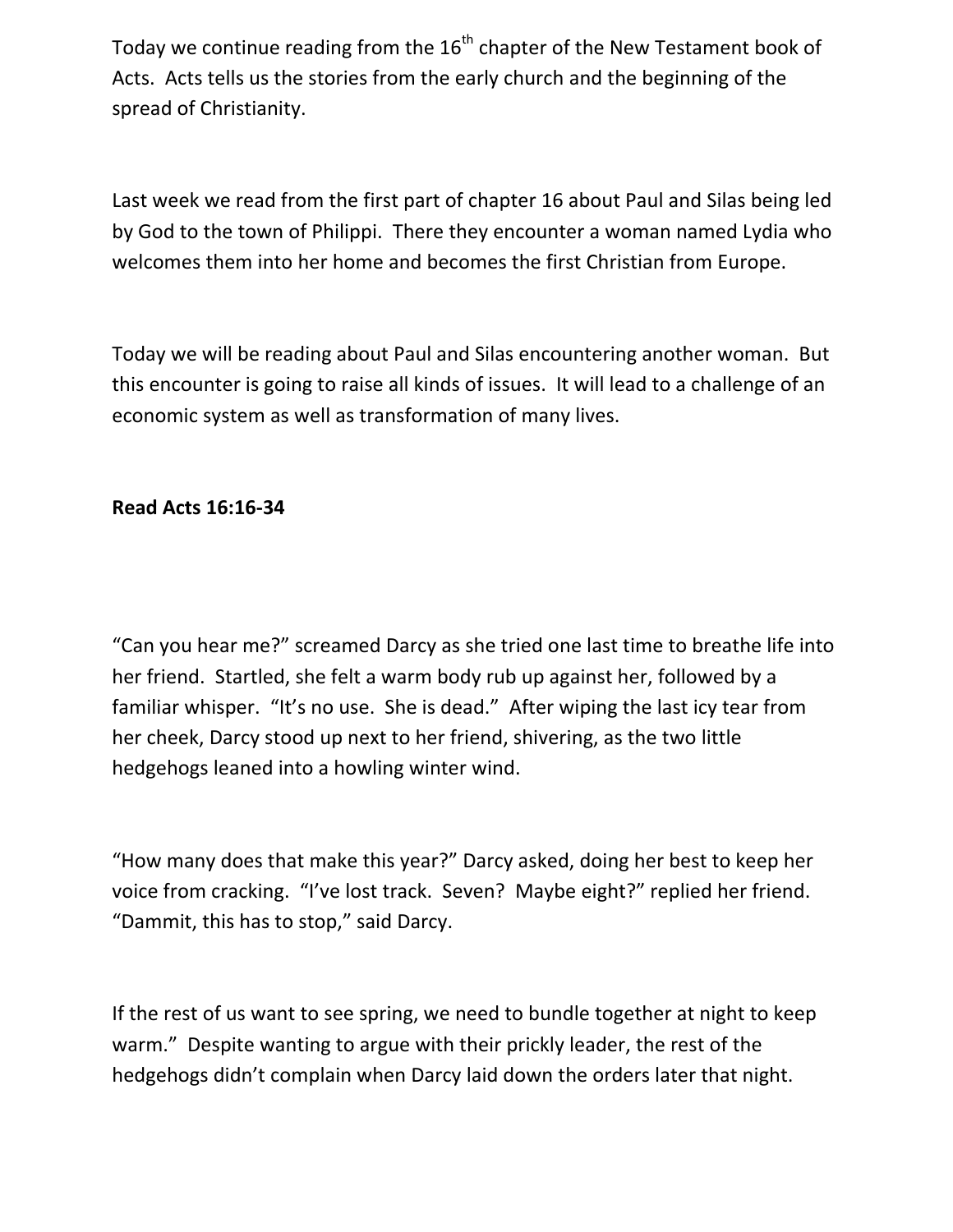The next morning Darcy woke up and made her rounds. She was ecstatic to see that all of her friends were accounted for. However, as soon as she finished roll call, chaos ensued: "I didn't sleep a wink," yelled one of the hedgehogs. "Me neither," said another. "I can't count the number of times I was pricked last night," screamed a third.

The hedgehogs knew what was at stake, but the very next night instead of sleeping in a pack, some of the hedgehogs crept off so they wouldn't be annoyed by their companions.

The next morning the hedgehogs were met with the all too familiar sound of Darcy's screams, "Todd? Todd? Where are you? Can you hear me?" Just like so many times before that winter, Darcy's plea was met with silence.

"How many of us do we have to lose before you listen to me?" Darcy cried as she turned towards the rest of the gang. "Sleeping together sucks, and being pricked all night drives me nuts, but finding another hedgehog dead is too much.

Until the last flake of snow melts, we are sleeping together. End of discussion. If anyone doesn't like it they can leave now." The rest of the hedgehogs exchanged glances but none of them had the courage to move.

"Good," shouted Darcy. "When the sun starts down I want all of you here so we can keep each other warm." Over the next few days, the hedgehogs were grumpy. They were groggy. But they were all alive.

Finally, on the fourth day of sleeping together, one of the older hedgehogs broke the quiet. "You know what… Last night wasn't so bad." Another agreed. "I didn't sleep soundly but after a while, being pricked a bunch didn't really annoy me."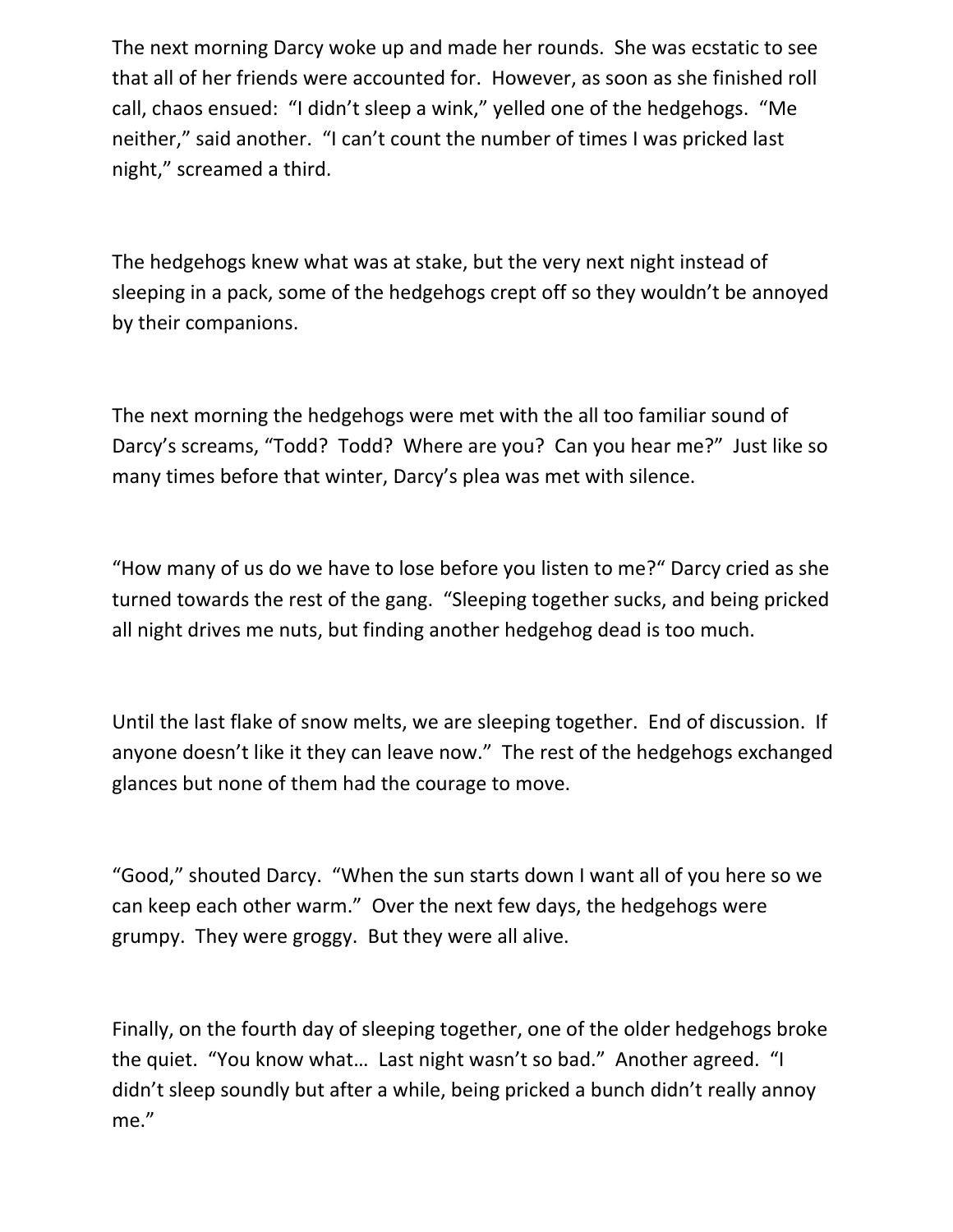Months later, the hedgehogs were spotted playing in the green fields of May. Despite the coldest winter in years, every single one of them was accounted for.

Darcy was annoying to the other hedgehogs, demanding that they bundle together through the cold and snowy winter months. None of the prickly hedgehogs wanted to snuggle with others.

It was uncomfortable. It meant a certain loss of freedom. But Darcy annoyed them into looking out for each other because by caring for one another they all were able to survive.

In today's text we encounter someone who is described as annoying. We are told that Paul and Silas meet an enslaved girl who is possessed by an evil spirit. But what is immoral about this encounter is that this girl is being abused by others who use her deformity to make a profit for themselves.

The girl, though, cries out. For several days she shouts out and draws attention to Paul and Silas. Paul is described as very much annoyed by the girl. So much so that he turns toward the evil spirit and calls out to the spirit to come out of the girl.

That does not sit well with the men who had enslaved her for their own profit. They seize Paul and Silas and take them before the government officials. They testify to the authorities that Paul and Silas are destroying their way of life. You know religion is fine until it gets in the way of economic gain at the peril of the oppressed.

Paul and Silas are then thrown into prison. That's what usually happens to people without financial means when the powerful complain about them disturbing the status quo. They are thrown into the darkest part of the jail.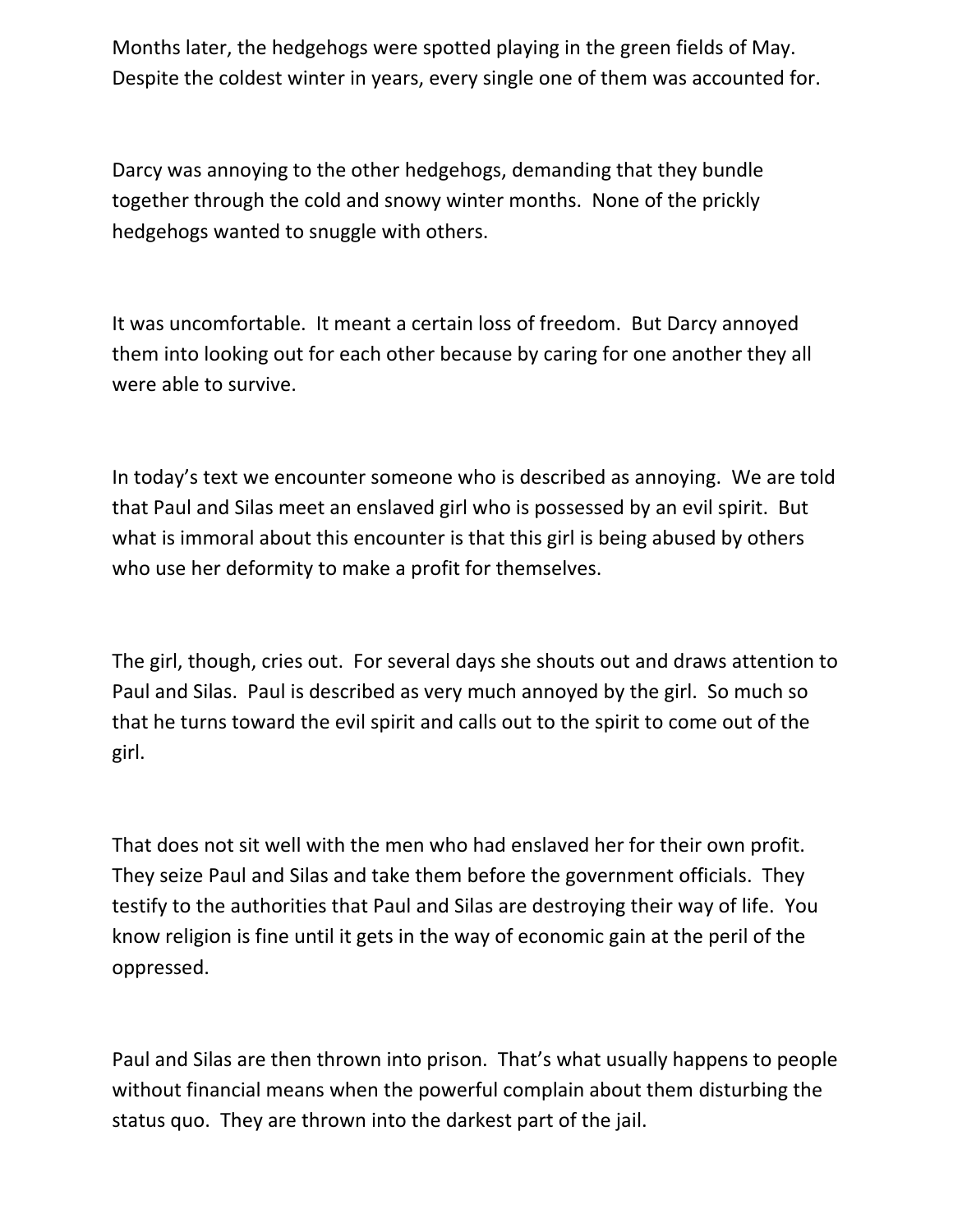But Paul and Silas do not lament their misfortune. Instead, they lift up songs of worship. Worship that is an act of resistance against the worldly powers.

And God hears their praise and prayers. For suddenly there is an earthquake and their chains are broken. The jailer is terrified and threatens to kill himself. The Roman authorities are going to blame him for this prisoner escape.

"What must I do to be saved?" he cries out to Paul and Silas. Paul and Silas convince him that suicide is not the answer. Instead, faith in Jesus Christ is the answer for his way forward. Paul and Silas provide the jailer and his family baptism and a new perspective on life.

Darcy the hedgehog was annoying to the other animals because she knew that survival depended upon the hedgehogs joining together. The enslaved girl was annoying because her freedom from oppression depended upon it.

But now the question for us is this. What are you willing to be annoying for? What are you willing to be a nuisance to someone else over because you have been called by God to do something to make an impact over something that needs to be changed?

Are you called to be annoying to our legislators to do something tangible to save the lives of children killed by gun violence or do we continue to settle for thoughts and prayers but no action? Are you called to be annoying on this Memorial Day for the family members of our deceased veterans who need support and proper medical care?

Are you called to be annoying to powerful people that you are aware of that are taking advantage of innocent people like the "owners" of the enslaved girl in our text today?